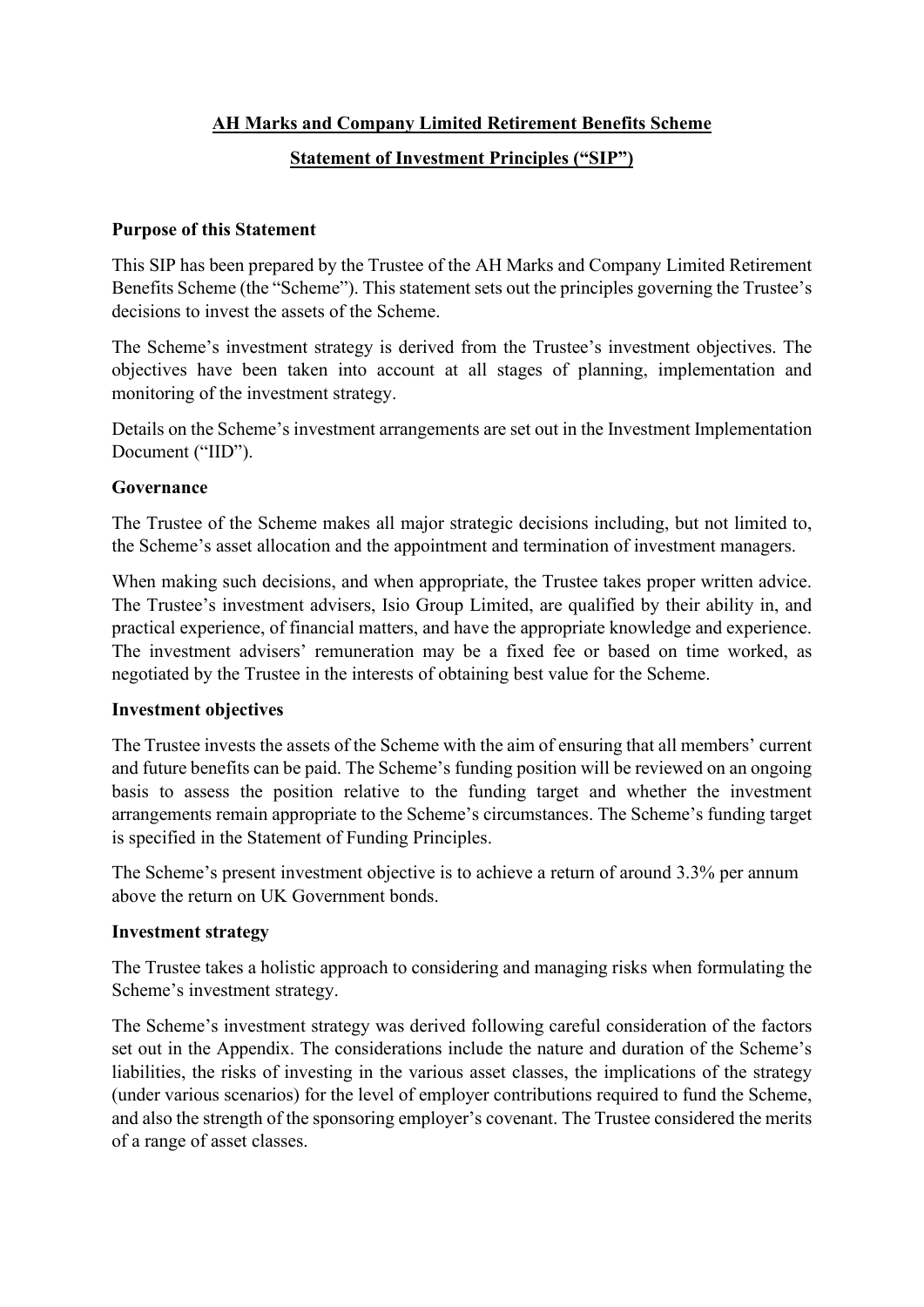The Trustee recognises that the investment strategy is subject to risks, in particular the risk of a mismatch between the performance of the assets and the calculated value of the liabilities. This risk is monitored by regularly assessing the funding position and the characteristics of the assets and liabilities and managed by investing in assets which are expected to perform in excess of the liabilities over the long term, and also by investing in a suitably diversified portfolio of assets with the aim of minimising (as far as possible) volatility relative to the liabilities.

The assets of the Scheme consist predominantly of investments which are traded on regulated markets.

### **Investment Management Arrangements**

The majority of Scheme investments are made through a platform provider, Mobius Life, with the exception of the Direct Lending mandate as outlined in the IID. The Trustee will select underlying funds from the platform to implement the chosen strategy, taking advice from its investment advisers. The platform provider will be responsible for:

- Investing in the chosen underlying funds in the proportions agreed by the Trustee, adjusted as necessary from time to time;
- Providing the Trustee with quarterly performance reports and asset valuations;
- Providing any initial asset transition plan for the investment consultant to review; and
- Asset rebalancing and meeting cashflow requirements, when required.

The Trustee has selected several funds on the platform in which to invest the underlying assets of the Scheme as listed in the IID. The investment managers and platform provider are regulated under the Financial Services and Markets Act 2000.

All decisions about the day-to-day management of the assets have been delegated to the investment managers via the platform provider. The delegation includes decisions about:

- Selection, retention and realisation of investments including taking into account all financially material considerations in making these decisions;
- The exercise of rights (including voting rights) attaching to the investments;
- Undertaking engagement activities with investee companies and other stakeholders, where appropriate.

The Trustee takes investment managers' policies into account when selecting and monitoring managers. The Trustee also takes into account the performance targets the investment managers are evaluated on. The investment managers are expected to exercise their powers of investment with a view to giving effect to the principles contained within this statement, so far as reasonably practicable.

The platform provider's and investment managers' remuneration is based upon a percentage value of the assets under management.

As the Scheme's assets are invested in pooled vehicles, the custody of the holdings is arranged by the underlying investment managers.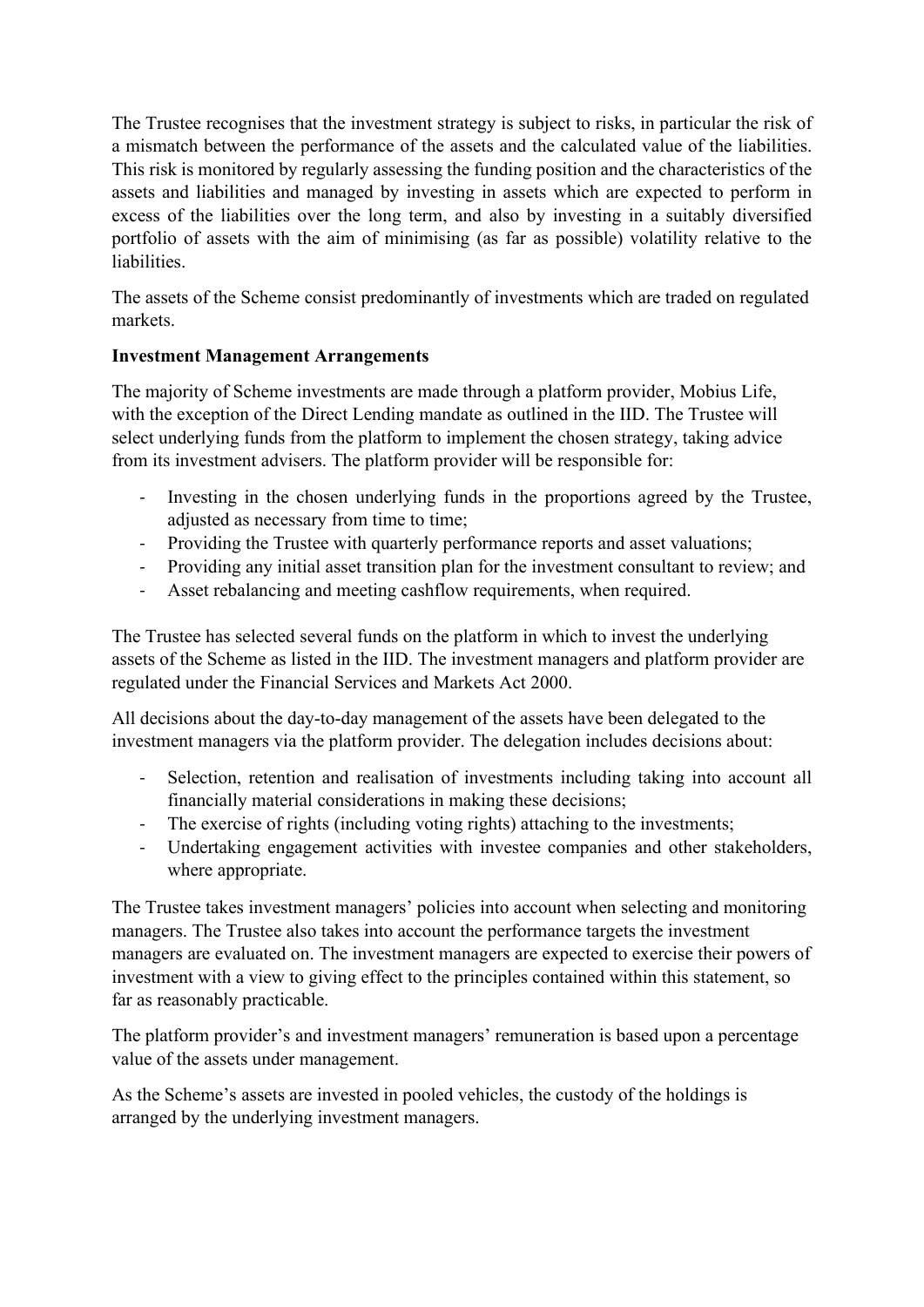## **Investment Manager Monitoring and Engagement**

The Trustee monitors and engages with the Scheme's investment managers and other stakeholders on a variety of issues. Below is a summary of the areas covered and how the Trustee seeks to engage on these matters with investment managers.

| <b>Areas for</b>                                                                                   | Method for monitoring and                                                                                                                                                                                 | <b>Circumstances for additional</b>                                                                                                                         |
|----------------------------------------------------------------------------------------------------|-----------------------------------------------------------------------------------------------------------------------------------------------------------------------------------------------------------|-------------------------------------------------------------------------------------------------------------------------------------------------------------|
| engagement                                                                                         | engagement                                                                                                                                                                                                | monitoring and engagement                                                                                                                                   |
| Performance,<br>Strategy and<br><b>Risk</b>                                                        | The Trustee receives regular<br>performance reports which detail<br>information on the investment<br>performance, strategy and overall<br>risks, which are considered at the<br>relevant Trustee meeting. | There are significant changes<br>made to the investment<br>strategy.<br>Underperformance vs the<br>$\qquad \qquad -$<br>performance objective over<br>time. |
| Environmental,<br>Social,<br>Corporate<br>Governance<br>factors and the<br>exercising of<br>rights | The Trustee receives information<br>from their investment advisers on<br>the investment managers'<br>approaches to engagement.                                                                            | The manager has not acted in<br>accordance with their policies<br>and frameworks.                                                                           |

### **Employer-related investments**

The Trustee's policy is to avoid holding any employer-related investments as defined in the Pensions Act 1995 and the Occupational Pension Schemes (Investment) Regulations 2005 except where the Scheme invests in collective investment Schemes that may hold employerrelated investments. In this case, the total exposure to employer-related investments will not exceed 5% of the Scheme's total asset value. The Trustee will monitor this on an ongoing basis to ensure compliance, which is noted in the Trustee's annual report and financial statements.

# **Direct investments**

Direct investments, as defined by the Pensions Act 1995, are products purchased without delegation to an investment manager through a written contract. When selecting and reviewing any direct investments, the Trustee will obtain appropriate written advice from its investment advisers.

# **Compliance**

This Statement has been prepared in compliance with the Pensions Act 1995, the Pensions Act 2004, and the Occupational Pension Funds (Investment) Regulations 2005. Before preparing or subsequently revising this Statement, the Trustee consulted the sponsoring company and took appropriate written advice. The Statement is reviewed at least every three years, and without delay after any significant change in the investment arrangements.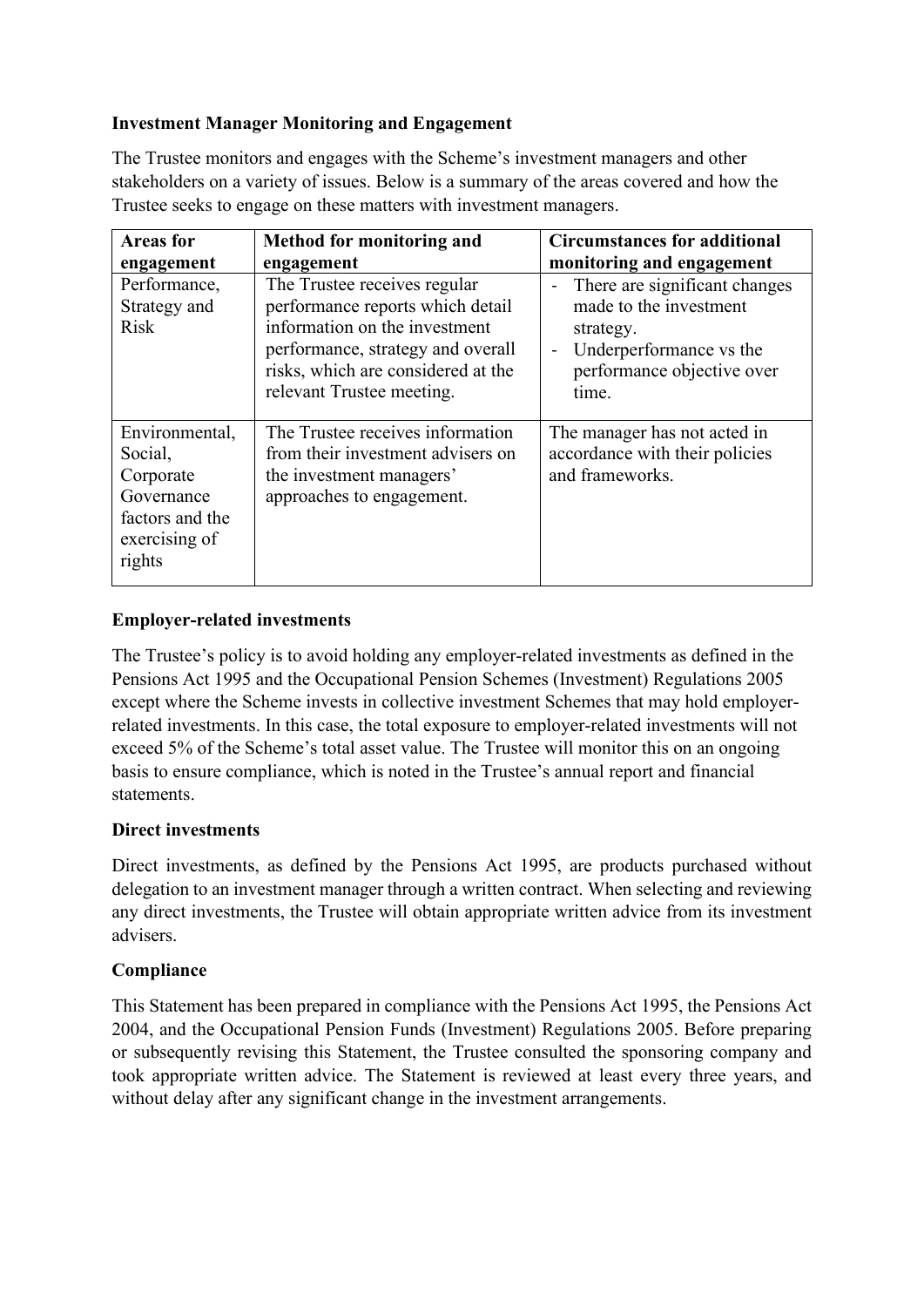**Signed:**

**Name, Position:** Kim Nash, Trustee Chair

**Date:** 24/09/2020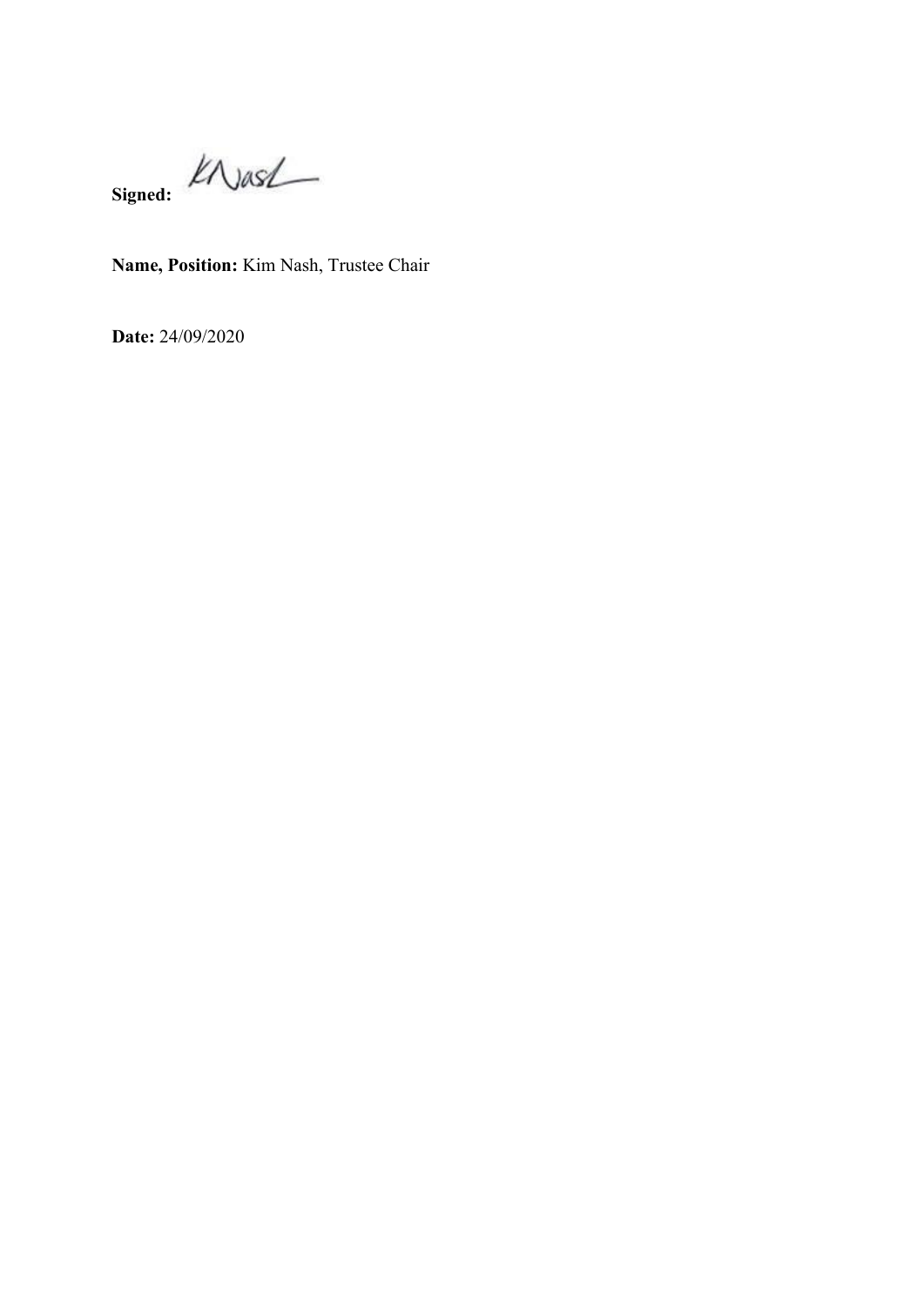## **Appendix A – Risks, Financially Material Considerations and Non-Financial matters**

A non-exhaustive list of risks and financially material considerations that the Trustee has considered and sought to manage is shown below.

The Trustee adopts an integrated risk management approach. The three key risks associated within this framework and how they are managed are stated below:

| <b>Risks</b> | <b>Definition</b>                                                                                                    | <b>Policy</b>                                                                                                                                                                                                                                        |
|--------------|----------------------------------------------------------------------------------------------------------------------|------------------------------------------------------------------------------------------------------------------------------------------------------------------------------------------------------------------------------------------------------|
| Investment   | The risk that the Scheme's<br>assets do not perform as<br>required.                                                  | Selecting an investment objective that<br>$\bullet$<br>is achievable and consistent with the<br>Scheme's funding basis and the<br>sponsoring employer's covenant<br>strength.<br>Investing in a diversified portfolio of<br>assets.                  |
| Funding      | The risk that, at any future<br>time, there are insufficient<br>assets to cover the<br>liabilities.                  | Funding risk is considered as part of<br>the investment strategy review and<br>the actuarial valuation.<br>The Trustee will agree an appropriate<br>basis, in conjunction with the<br>investment strategy, to target an<br>appropriate journey plan. |
| Covenant     | The risk that the sponsoring<br>employer is unable to<br>provide the required<br>financial support to the<br>Scheme. | The strength of the covenant is taken<br>into account when developing the<br>Scheme's investment and funding to<br>ensure adequate covenant support.                                                                                                 |

The Scheme is exposed to a number of underlying risks relating to the Scheme's investment strategy, these are summarised below:

| <b>Risk</b>    | Definition                      | Policy                                    |
|----------------|---------------------------------|-------------------------------------------|
| Interest rates | The risk of mismatch            | To hedge these risks, where feasible,     |
| and inflation  | between the value of the        | through the LDI portfolio.                |
|                | Scheme assets and present       |                                           |
|                | value of liabilities from       |                                           |
|                | changes in interest rates and   |                                           |
|                | inflation expectations.         |                                           |
| Liquidity      | Difficulties in raising         | To maintain a sufficient allocation to    |
|                | sufficient cash when            | liquid assets so that there is a prudent  |
|                | required without adversely      | buffer to pay members benefits as they    |
|                | impacting the fair market       | fall due (including transfer values), and |
|                | value of the investment.        | to provide collateral to the LDI manager. |
|                |                                 |                                           |
| Market         | Experiencing losses due to      | To remain appropriately diversified and   |
|                | factors that affect the overall | hedge away any unrewarded risks, where    |
|                | performance of the financial    | practicable.                              |
|                | markets.                        |                                           |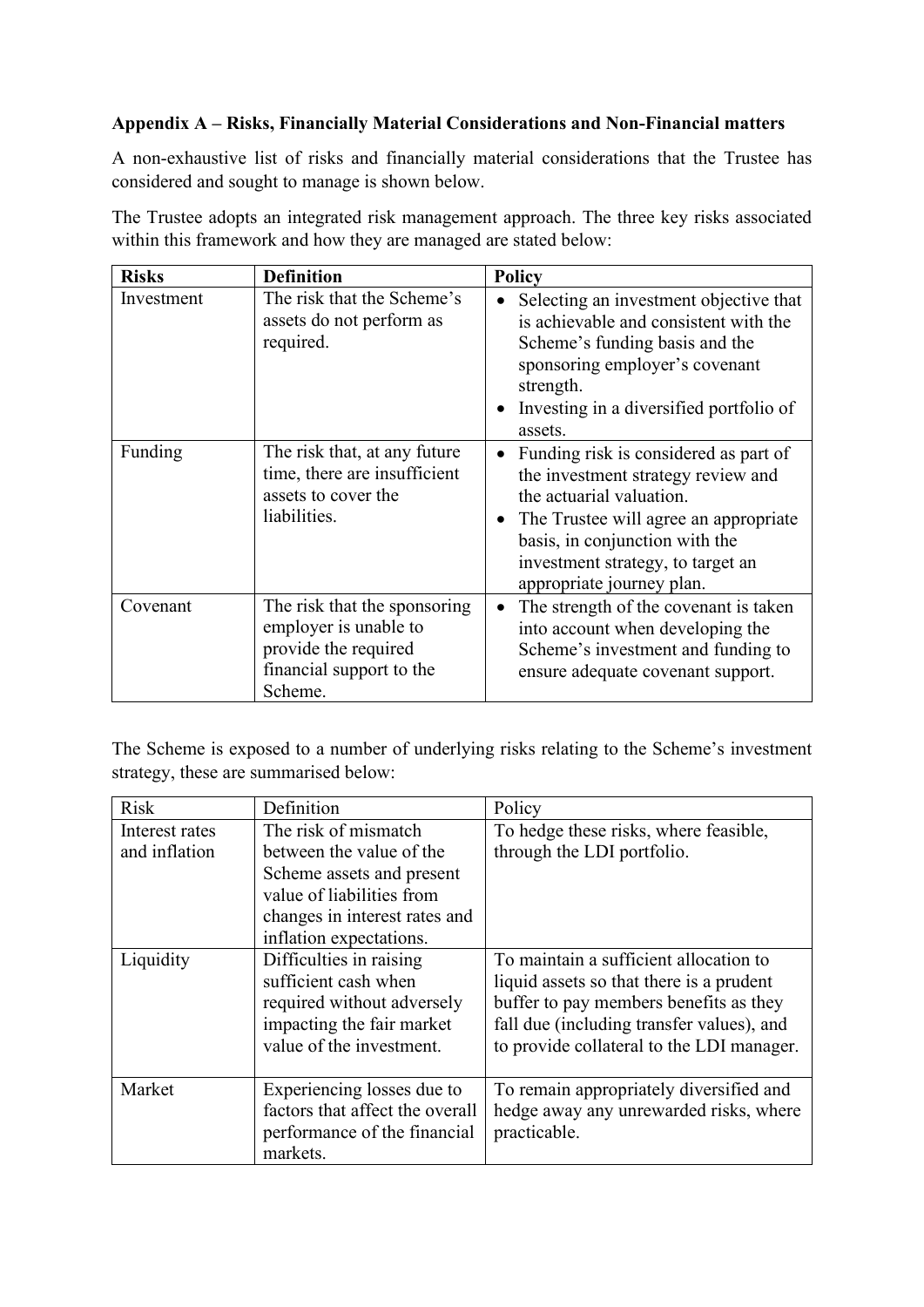| Credit         | Default on payments due as   | To appoint investment managers who       |
|----------------|------------------------------|------------------------------------------|
|                | part of a financial security | actively manage this risk by seeking to  |
|                | contract.                    | invest only in debt securities where the |
|                |                              | yield available sufficiently compensates |
|                |                              | the Scheme for the risk of default.      |
| Environmental, | Exposure to Environmental,   | ESG is taken into account as part of     |
| Social and     | Social and Governance        | Isio's standard due diligence and        |
| Governance     | factors, including but not   | ongoing research and is a consideration  |
|                | limited to climate change,   | in the selection and ongoing monitoring  |
|                | which can impact the         | of the Scheme's platform provider /      |
|                | performance of the           | funds.                                   |
|                | Scheme's investments.        |                                          |
| Non-financial  | Any factor that is not       | Non-financial matters are not taken into |
|                | expected to have a financial | account in the selection, retention or   |
|                | impact on the Scheme's       | realisation of investments.              |
|                | investments.                 |                                          |